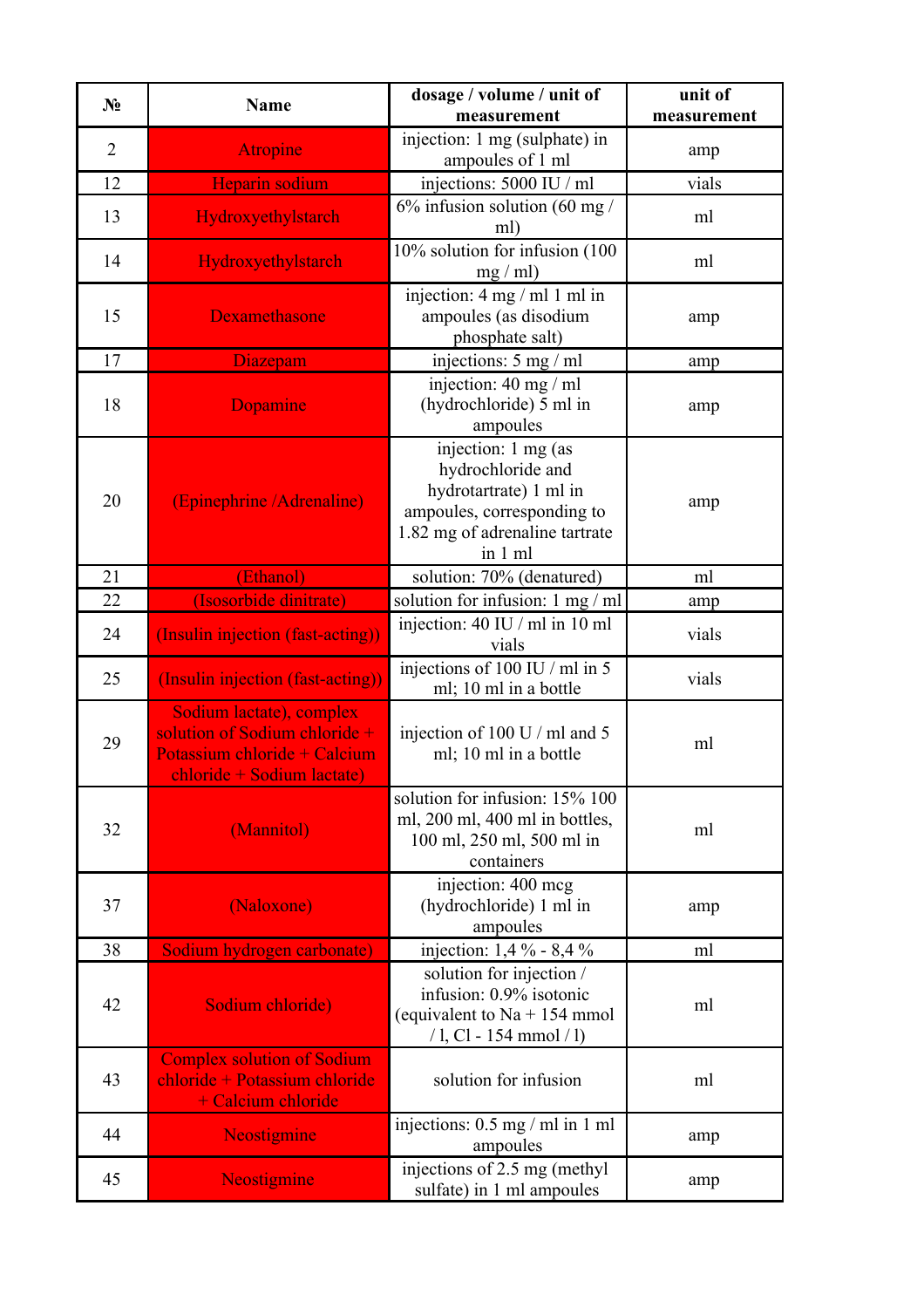| 47 | <b>Ondansetron</b> )    | injection: $2 \text{ mg } / \text{ ml } 2 \text{ ml in}$<br>ampoules (as hydrochloride) | amp    |
|----|-------------------------|-----------------------------------------------------------------------------------------|--------|
| 48 | <b>Ondansetron</b> )    | injection of 2 mg / ml 4 ml in<br>ampoules (as hydrochloride)                           | amp    |
| 54 | (Povidone-iodine)       | solution: 10% (equivalent to<br>1% active iodine)                                       | ml     |
| 55 | (Salbutamol)            | metered dose inhaler (aerosol):<br>100 mcg (as sulfate) per 1 dose                      | vials  |
| 57 | (Furosemide)            | injections: 10 mg / ml in 2 ml<br>ampoules                                              | amp    |
| 59 | (Chlorhexidine)         | solution: 0.05% (bigluconate)                                                           | ml     |
| 60 | (Tranexamic acid)       | injection: 50 mg / ml in an<br>ampoule                                                  | amp    |
| 61 | (Tranexamic acid)       | 100 mg / ml in ampoules                                                                 | amp    |
| 62 | (Fresh-frozen plasma)   | doses                                                                                   | doses  |
| 63 | <b>Red blood cells)</b> | doses                                                                                   | doses  |
|    | Cryoprecipitate         | doses                                                                                   | doses  |
| 65 | (Oxygen)                | gas (liquid)                                                                            | tons   |
| 66 | (Oxygen)                | gas                                                                                     | liters |
| 67 | (Sevoflurane)           | liquid for inhalation                                                                   | vials  |
| 68 | (Ketamine)              | injections: 50 mg / ml 2 ml                                                             | amp    |
| 69 | (Ketamine)              | injections: 50 mg / ml 10 ml                                                            | amp    |
| 70 | (Ketamine)              | injections: 10 mg / ml 10 ml                                                            | amp    |
| 71 | (Ketamine)              | injections: 10 mg / ml 50 ml                                                            | vials  |
| 72 | (Propofol)              | injections: 10 mg / ml 100 ml                                                           | vials  |
| 73 | (Propofol)              | injections: 20 mg / ml                                                                  | vials  |
| 74 | (Thiopental)            | injections: 0.5 g                                                                       | vials  |
| 75 | (Thiopental)            | injections: 1 g                                                                         | vials  |
| 76 | (Bupivacaine)           | injections: 5 mg / ml 4 ml                                                              | amp    |
| 77 | (Bupivacaine)           | injections: $5 \text{ mg} / \text{ml} 5 \text{ ml}$                                     | amp    |
| 78 | (Bupivacaine)           | injections: 5 mg / ml 10 ml                                                             | amp    |
| 79 | (Bupivacaine)           | injections: 5 mg / ml 20 ml                                                             | amp    |
| 80 | (Bupivacaine)           | injections: $2.5 \text{ mg} / \text{ml}$ in $20$<br>ml                                  | amp    |
| 81 | (Bupivacaine)           | injections: $2.5 \text{ mg} / \text{ml}$ in 200<br>ml                                   | vials  |
| 82 | (Bupivacaine)           | 0.5% (hydrochloride) 4 ml in<br>ampoules                                                | amp    |
| 83 | (Lidocaine)             | injection: 1% 2 ml in ampoules                                                          | amp    |
| 84 | (Lidocaine)             | 2% injection (hydrochloride)<br>of 2 ml in ampoules                                     | amp    |
| 85 | (Lidocaine)             | 5% (hydrochloride) 2 ml in<br>ampoules                                                  | amp    |
| 86 | (Morphine)              | injection: 10 mg (sulphate or<br>hydrochloride) 1 ml in<br>ampoules                     | amp    |
| 87 | $(Fentany!)^*$          | solution for injection: 0.05 mg<br>/ ml in 2 ml ampoules                                | amp    |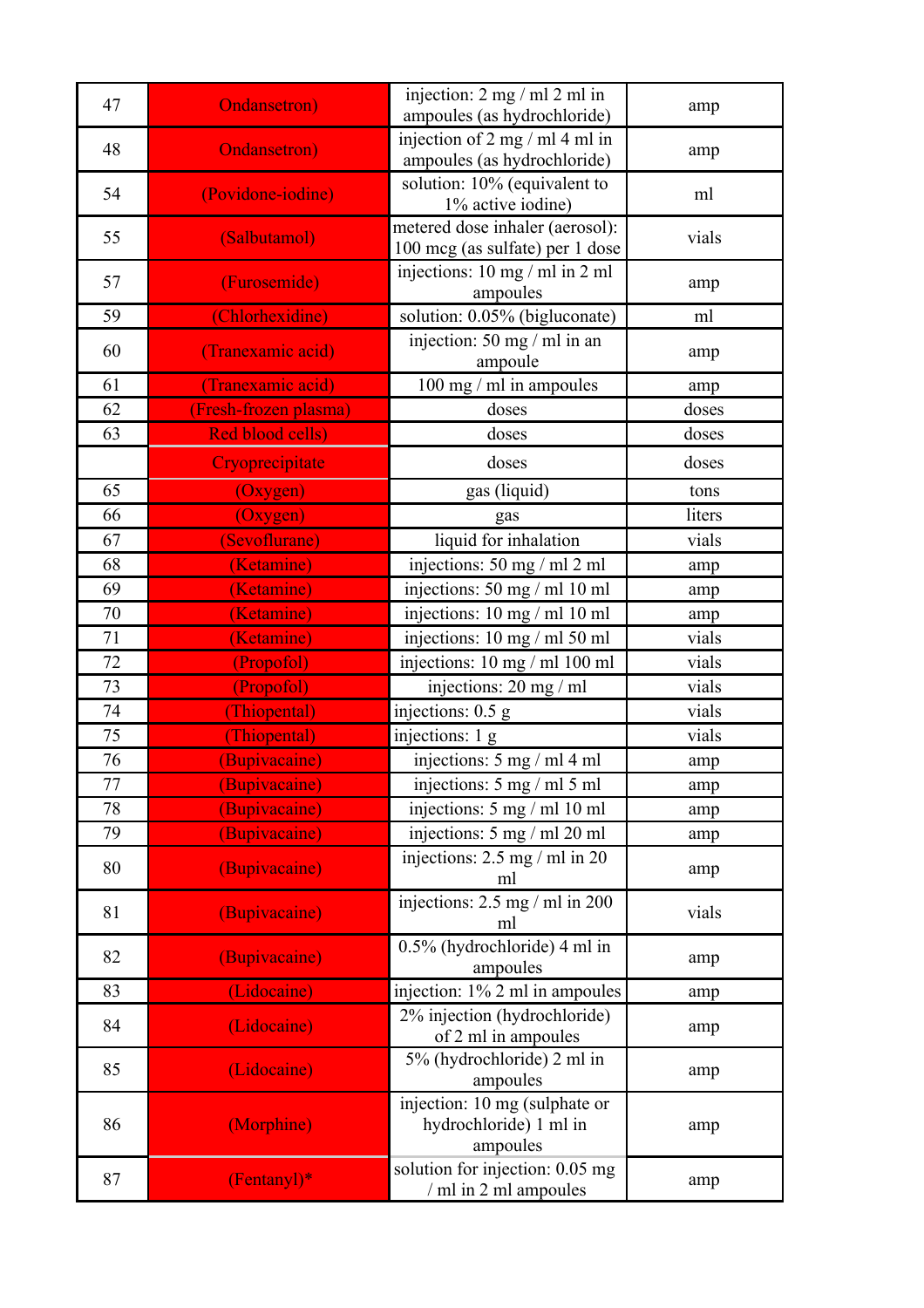| 89  | (Acetylcysteine)               | injections: $100 \text{ mg/m}$ 1 3 ml in<br>ampoules                                                   | amp   |
|-----|--------------------------------|--------------------------------------------------------------------------------------------------------|-------|
| 90  | (Acetylcysteine)               | injections: $200 \text{ mg/m}$ in 10<br>ml ampoules                                                    | amp   |
| 94  | Amoxicillin + Clavulanic acid) | tablets: 500 mg / 125 mg;                                                                              | tab   |
| 96  | Amoxicillin + Clavulanic acid) | powder for injection: 1000 mg<br>$+200$ mg                                                             | vials |
| 98  | (Ceftriaxone)                  | powder for solution for<br>injection: 1 g (as sodium salt)<br>in a vial                                | vials |
| 104 | (Cefotaxime)                   | powder for solution for<br>injection: 1000 mg (as sodium<br>salt) in a vial                            | vials |
| 106 | (Imipenem + Cilastatin)        | powder for solution for<br>injection: 500 mg (as<br>monohydrate) + 500 mg (as<br>sodium salt) in vials | vials |
| 108 | (Meropenem)                    | powder for injection / infusion:<br>1 g (as trihydrate)                                                | vials |
| 110 | (Daptomycin)                   | powder for concentrate for<br>solution for infusion: 500 mg                                            | vials |
| 111 | (Daptomycin)                   | powder for solution for<br>infusion: 500 mg                                                            | vials |
| 112 | (Linezolid)                    | solution for infusion: 2 mg / ml<br>of 300 ml                                                          | pack  |
| 117 | (Cefepime)                     | powder for solution for<br>injection: 1000 mg;                                                         | vials |
| 120 | (Azithromycin)                 | solid oral dosage form: 500 mg                                                                         | tab   |
| 123 | (Azithromycin)                 | solution for oral use: 200 mg /<br>5 <sub>ml</sub>                                                     | vials |
| 131 | (Ciprofloxacin)                | solution for intravenous<br>infusion: 2 mg / ml (as hyclate)                                           | vials |
| 133 | (Ciprofloxacin)                | tablets: 500 mg (as<br>hydrochloride)                                                                  | tab   |
| 141 | (Metronidazole)                | injection: 500 mg per 100 ml<br>vial                                                                   | vials |
| 151 | (Vancomycin)                   | powder for solution for<br>injection: 1000 mg<br>(hydrochloride) in a vial                             | vials |
| 154 | (Flucytosine)                  | solution for infusion: $2.5 g/$<br>250 ml                                                              | amp   |
| 156 | (Protamine sulfate)            | injections: $10 \text{ mg/m}$ (10,000<br>IU) in 5 ml                                                   | amp   |
| 157 | Protamine sulfate)             |                                                                                                        | vials |
| 158 | Glucose)                       | solution for injection: 5%<br>(isotonic)                                                               | ml    |
| 160 | (Glucose)                      | solution for injection: 40 %                                                                           | ml    |
| 162 | (Potassium chloride)           | 4%                                                                                                     | vials |
| 163 | Potassium chloride)            | 7,50%                                                                                                  | vials |
| 164 | (Suxamethonium)                | 50 mg (chloride) / ml 2 ml in<br>ampoules                                                              | amp   |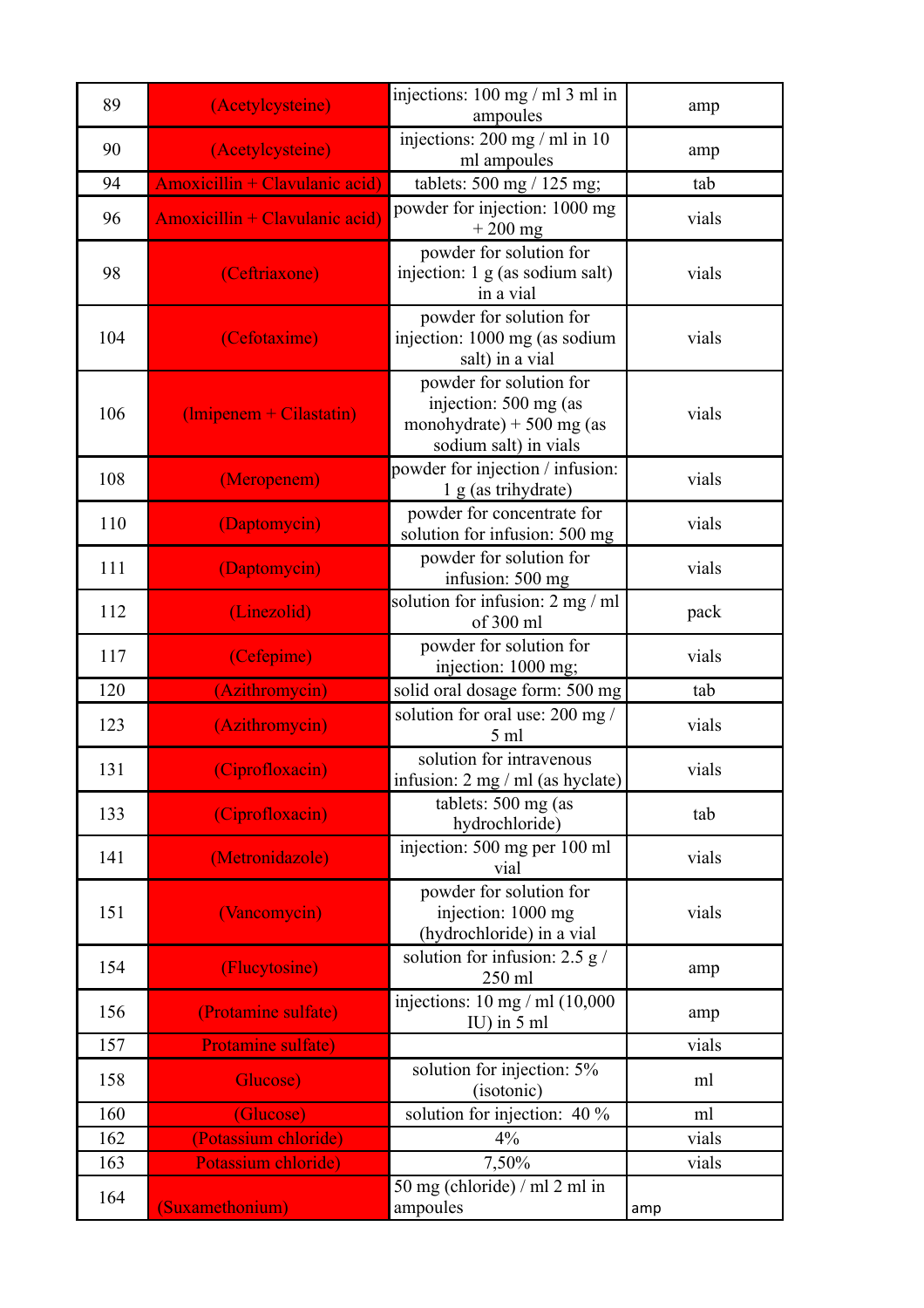|                         |                                    | $20 \text{ mg}$ / ml 5 ml in ampoules          |       |
|-------------------------|------------------------------------|------------------------------------------------|-------|
| 165                     |                                    | (suxamethonium iodide)                         |       |
|                         |                                    | powder for solution for                        |       |
|                         | Suxamethonium)                     | injection (chloride) in a vial                 | vials |
| 166                     | (Atracurium)                       | $10$ mg / ml (besylate)                        | amp   |
| 167                     |                                    | powder for solution for                        |       |
|                         | (Vecuronium)                       | injection: 10 mg (bromide)                     | vials |
| 169                     | (Enoxaparin)                       | 20 mg / 0.2 ml;                                | ml    |
| 170                     | (Enoxaparin)                       | 40 mg / 0.4 ml;                                | ml    |
| 171                     | (Enoxaparin)                       | $100$ mg $/ 1$ ml;                             | ml    |
| 172                     | (Enoxaparin)                       | $150$ mg $/ 1$ ml                              | ml    |
| $\overline{\mathbf{3}}$ | (Bisoprolol)                       | 2.5 mg tablets                                 | tab   |
| $\overline{4}$          | (Bisoprolol)                       | 5 mg tablets                                   | tab   |
| $\overline{5}$          | (Bisoprolol)                       | 10 mg tablets                                  | tab   |
| 33                      | (Metoprolol)                       | 25 mg tablets                                  | tab   |
| 34                      | (Metoprolol)                       | 50 mg tablets                                  | tab   |
| 35                      | (Metoprolol)                       | tablets: 100 mg                                | tab   |
|                         | Metoprolol tartrate                | $1$ mg $/$ ml $5$ ml                           | amp   |
|                         | Phenylephrine hydrochloride        | $1\%$ 1 ml                                     | amp   |
|                         | <b>Norepinephrine Tartrate</b>     | $2$ mg / ml 4 ml                               | amp   |
|                         | <b>Norepinephrine Tartrate</b>     | $2$ mg / ml 8 ml                               | amp   |
| 58                      | (Furosemide)                       | tablets: 40 mg                                 | tab   |
|                         |                                    | oral solution: 125 mg                          |       |
| 92                      | Amoxicillin + Clavulanic acid)     | amoxicillin + $31.25$ mg                       | vials |
|                         |                                    | clavulanic acid / 5 ml                         |       |
| 93                      | (Amoxicillin + Clavulanic<br>acid) | tablets: $250 \text{ mg} / 62.5 \text{ mg}$ ;  | tab   |
|                         |                                    | powder for solution for                        |       |
| 97                      | (Ceftriaxone)                      | injection: 250 mg (as sodium                   | vials |
|                         |                                    | salt) in a vial                                |       |
|                         |                                    | powder for solution for                        |       |
| 99                      | (Ceftriaxone)                      | injection: 500 mg (as sodium                   | vials |
|                         |                                    | salt) in a vial                                |       |
| 109                     | (Daptomycin)                       | powder for concentrate for                     | vials |
|                         |                                    | solution for infusion: 350 mg                  |       |
| 113                     | (Linezolid)                        | powder for oral liquid: 100 mg<br>$/5$ ml      |       |
| 114                     | (Linezolid)                        | tablets: 400 mg;                               | tab   |
| 115                     | (Linezolid)                        |                                                | tab   |
|                         |                                    | tablets: 600 mg<br>solid oral dosage form: 250 |       |
| 119                     | (Azithromycin)                     | mg;                                            | tab   |
|                         |                                    | powder for oral suspension:                    |       |
| 121                     | (Azithromycin)                     | $100$ mg $/ 5$ ml;                             |       |
|                         |                                    | powder for oral suspension:                    |       |
| 122                     | (Azithromycin)                     | $200$ mg / 5 ml;                               |       |
| 124                     | (Chloramphenicol)                  | solid oral dosage form: 250 mg                 | tab   |
| 125                     | (Chloramphenicol)                  | solid oral dosage form: 500 mg                 | tab   |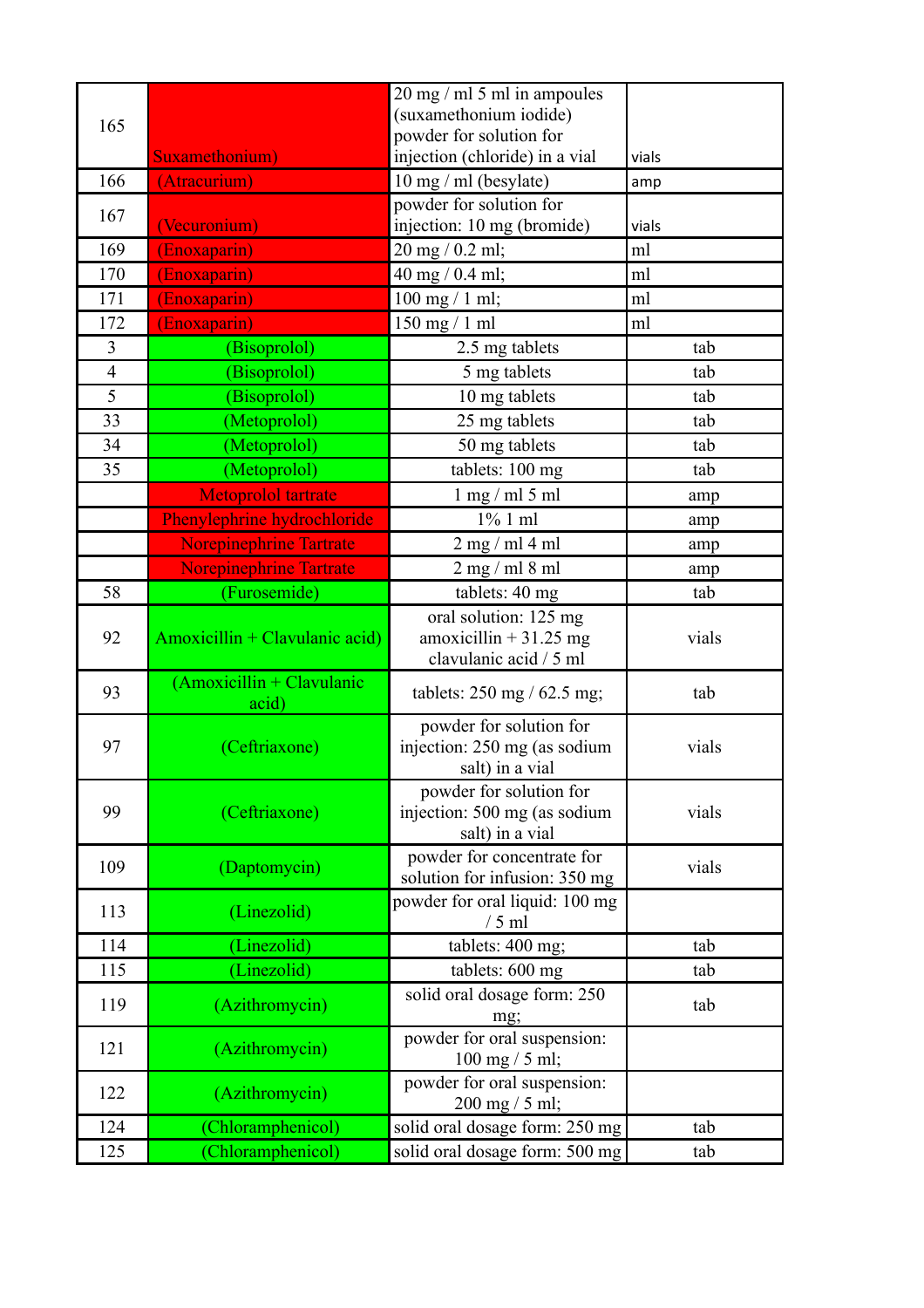| 126            | (Chloramphenicol)                                                    | oil suspension for injection *:<br>$0.5$ g (as sodium succinate) /<br>ml in 2 ml ampoules | amp   |
|----------------|----------------------------------------------------------------------|-------------------------------------------------------------------------------------------|-------|
| 127            | (Chloramphenicol)                                                    | solution for oral use: 150 mg<br>(as palmitate) / 5 ml                                    | vials |
| 128            | (Chloramphenicol)                                                    | powder for solution for<br>injection: $0.5$ g (sodium<br>succinate) per vial              | vials |
| 130            | (Ciprofloxacin)                                                      | solution for oral use: 250 mg/<br>5 ml (anhydrous)                                        |       |
| 132            | Ципрофлоксацин<br>(Ciprofloxacin)                                    | tablets: 250 mg (as<br>hydrochloride)                                                     | tab   |
| 136            | (Erythromycin)                                                       | solid oral dosage form: 200<br>mg;                                                        | tab   |
| 137            | (Erythromycin)                                                       | solid oral dosage form: 250<br>mg;                                                        | tab   |
| 139            | (Erythromycin)                                                       | powder for solution for oral<br>use:                                                      |       |
| 140            | (Erythromycin)                                                       | $125$ mg / 5 ml (as stearate or<br>estolate or ethyl succinate)                           |       |
| 142            | (Metronidazole)                                                      | tablets:                                                                                  | tab   |
| 143            | Метронідазол (Metronidazole)                                         | solution for oral use: 200 mg<br>(as benzoate) $/5$ ml                                    | vials |
| 145            | (Nitrofurantoin)                                                     | solution for oral use: 25 mg / 5<br>ml                                                    | vials |
| 146            | (Clindamycin)                                                        | capsules: 150 mg (as<br>hydrochloride)                                                    | tab   |
| 148            | (Clindamycin)                                                        | solution for oral use: 75 mg / 5<br>ml (palmitate)                                        |       |
| 149            | (Vancomycin)                                                         | powder for solution for<br>injection: 250 mg<br>(hydrochloride) in a vial                 | vials |
| 150            | (Vancomycin)                                                         | powder for solution for<br>injection: 500 mg<br>(hydrochloride) in a vial                 | vials |
| 152            | (Vancomycin)                                                         | lyophilisate for solution for<br>infusion: 500 mg per vial                                | vials |
| 153            | (Vancomycin)                                                         | lyophilisate for solution for<br>infusion: 1000 mg per vial                               | vials |
| 155            | (Flucytosine)                                                        | capsules: 250 mg                                                                          | tab   |
|                | Loratadine                                                           | 10 <sub>mg</sub>                                                                          | tab   |
| $\mathbf{1}$   | (Amiodarone)                                                         | injections: $50 \text{ mg/m}$ 1 3 ml in<br>ampoules                                       | amp   |
| 6              | (Verapamil)                                                          | injection: 2.5 mg<br>(hydrochloride) / ml in 2 ml<br>ampoules                             | amp   |
| $\overline{7}$ | Aqua pro injectionibus/Water<br>for injection)                       | solution for injection: 2 ml in<br>ampoules                                               | amp   |
| 8              | Вода для ін'єкцій (Aqua pro<br>injectionibus/Water for<br>injection) | solution for injection: 5 ml in<br>ampoules                                               | amp   |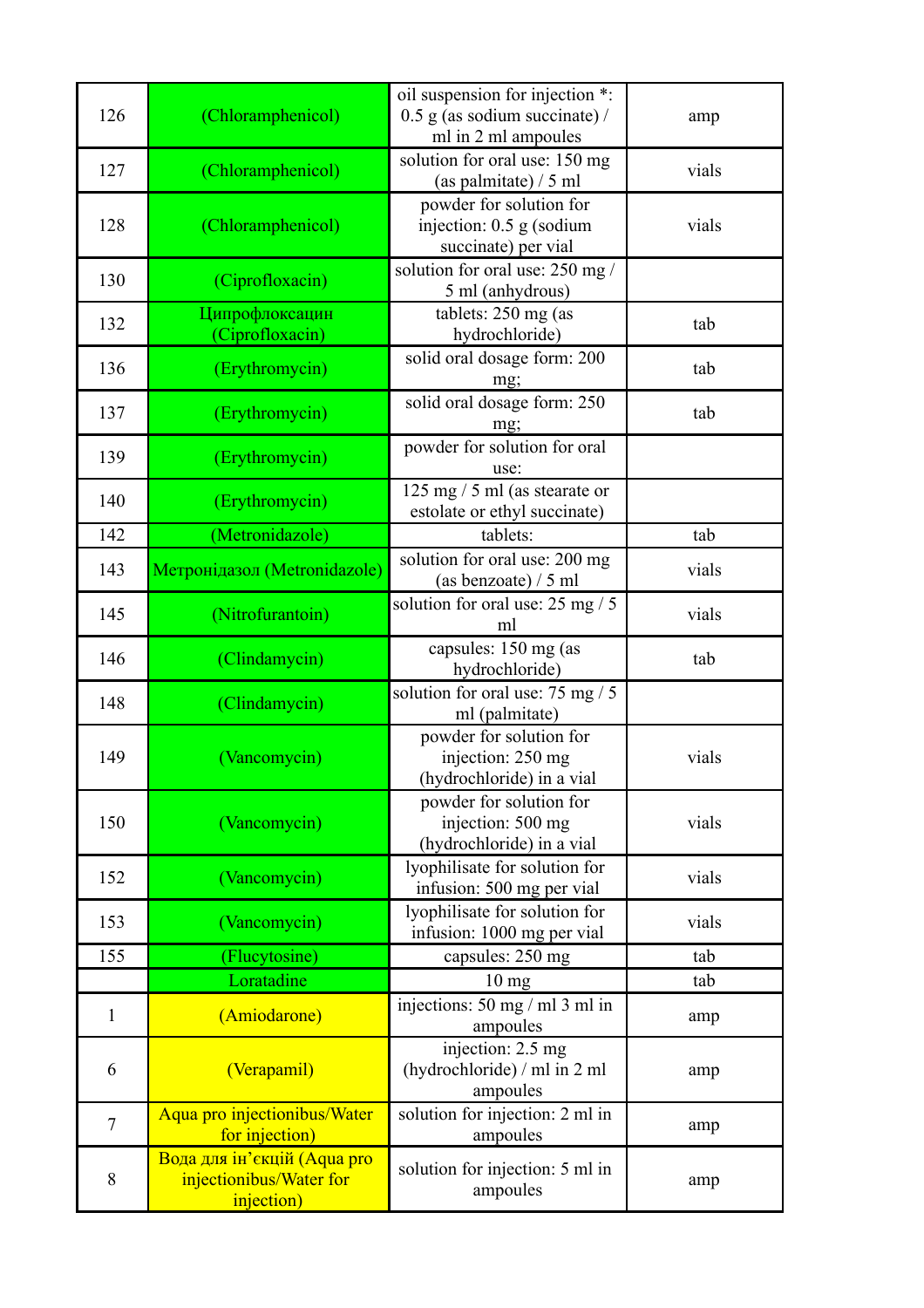| 9   | Aqua pro injectionibus/Water                  | solution for injection: 10 ml in                                              | amp    |
|-----|-----------------------------------------------|-------------------------------------------------------------------------------|--------|
|     | for injection)                                | ampoules                                                                      |        |
| 10  | (Activated charcoal)                          | solid oral dosage form: 0.25 g                                                | tab    |
| 11  | (Haloperidol)                                 | injections: 5 mg / ml                                                         | amp    |
| 16  | (Diclofenac)                                  | injections: 25 mg / 3 ml in<br>ampoules                                       | amp    |
|     | Декскетопрофену<br>трометамол                 | $25 \text{ mg}/2 \text{ ml}$                                                  | amp    |
| 19  | (Drotaverine)                                 | injections: $20 \text{ mg/m}$ in $2 \text{ ml}$<br>ampoules                   | amp    |
| 23  | Isosorbide dinitrate)                         | tablets (sublingual): 5 mg                                                    | tab    |
| 26  | (Acetylsalicylic acid)                        | solid oral dosage form: 75 mg<br>- 300 mg                                     | tab    |
| 27  | (Clonidine)                                   | tablets: $0.15$ mg                                                            | tab    |
| 28  | (Clonidine)                                   | solution for injection: 0.01% in<br>1 ml ampoules                             | amp    |
| 30  | (Magnesium sulfate)                           | injections: 250 mg / ml in 5 ml                                               | ml     |
| 36  | (Metoprolol)                                  | solution for injection: 1 mg /<br>ml in ampoules                              | amp    |
| 39  | (Sodium thiosulfate)                          | injections of 250 mg / ml of 50<br>ml                                         | vials  |
| 40  | Натрію тіосульфат (Sodium<br>thiosulfate)     | injections of 300 mg / ml in 5<br>ml ampoules                                 | amp    |
| 41  | (Sodium thiosulfate)                          | injections of 300 mg / ml in 10<br>ml ampoules                                | amp    |
| 46  | (Oxybuprocaine)                               | eye drops, solution: 0.4%                                                     | vials  |
| 49  | (Paracetamol)                                 | solution for oral use:                                                        | vials  |
| 50  | (Paracetamol)                                 | suppositories:                                                                | штук   |
| 51  | (Paracetamol)                                 | solid oral dosage form:                                                       | tab    |
| 52  | (Paracetamol)                                 | solution for infusion: 10 mg /<br>ml                                          | amp    |
| 56  | (Theophylline)                                | injections: 2% in ampoules                                                    | amp    |
| 64  | Nitrous oxide)                                | gas                                                                           | litets |
| 88  | (Loperamide)                                  | solid oral dosage form: 2 mg                                                  | tab    |
| 91  | (Methylthioninium<br>chloride/Methylene blue) | injections: $10 \text{ mg}$ / ml in $10 \text{ ml}$<br>ampoules               | amp    |
| 95  | (Amoxicillin + Clavulanic<br>acid)            | powder for injection: 500 mg +<br>$100$ mg                                    | vials  |
| 100 | (Piperacillin and enzyme<br>inhibitor)        | powder for injection: $2 g (as)$<br>sodium salt) + 250 mg (as<br>sodium salt) | vials  |
| 101 | (Piperacillin and enzyme<br>inhibitor)        | powder for injection: 4 g (as<br>sodium salt) + 500 mg (as<br>sodium salt)    | vials  |
| 102 | (Cefotaxime)                                  | powder for solution for<br>injection: 250 mg (as sodium<br>salt) in a vial    | vials  |
| 103 | (Cefotaxime)                                  | powder for solution for<br>injection: 500 mg (as sodium<br>salt) in a vial    | vials  |